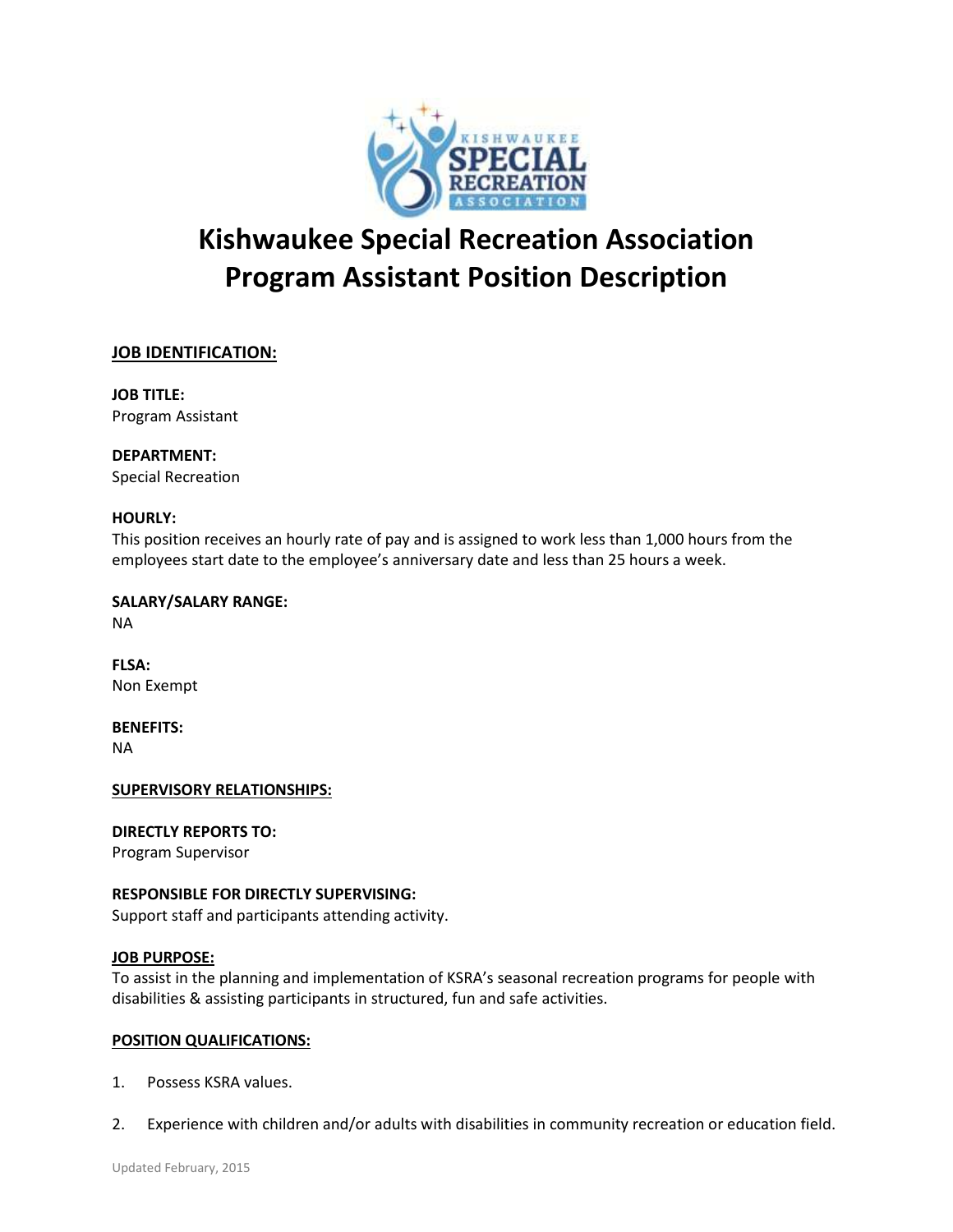- 3. Ability to problem solve.
- 4. Ability to work effectively with participants, parents, KSRA staff and facility/member district staff.
- 5. Demonstrate enthusiasm and empathy towards people.
- 6. Demonstrate dependability, promptness and punctuality.
- 7. Successful completion of a criminal background check.
- 8. Must be able to transport self to and from designated program locations.

## **ESSENTIAL DUTIES & RESPONSIBILITIES:**

- 1. Demonstrate professional attitude and quality customer service towards participants, parents, staff and general public as a representative of KSRA.
- 2. Participate in the on-site organization of all activities assigned by the Program Supervisor.
- 3. Assist with supplies and equipment, where needed. Take initiative to help Program Supervisor setup and greet parents and participants.
- 4. Arrive at program site 15 minutes before scheduled activity and be prepared to stay after program for clean-up and parent pick up.
- 5. Communicate regularly with KSRA Program Supervisor regarding any program related concerns.
- 6. Oversee supervision of participants, instruction of program activity and provide individual care and behavior management as needed.
- 7. Notify Program Supervisor immediately of any illness or injury that conflicts with program responsibilities and/or attendance.
- 8. Adhere to all KSRA guidelines for employment including policies, procedures, health and safety.
- 9. Attend annual Orientation and confirm with the KSRA Program Supervisor one week prior to start of program season for each program you are assigned.
- 10. Perform related duties as required.

#### **COMPETENCIES:**

# **COLLABORATION:**

Promotes and supports work teams and groups.